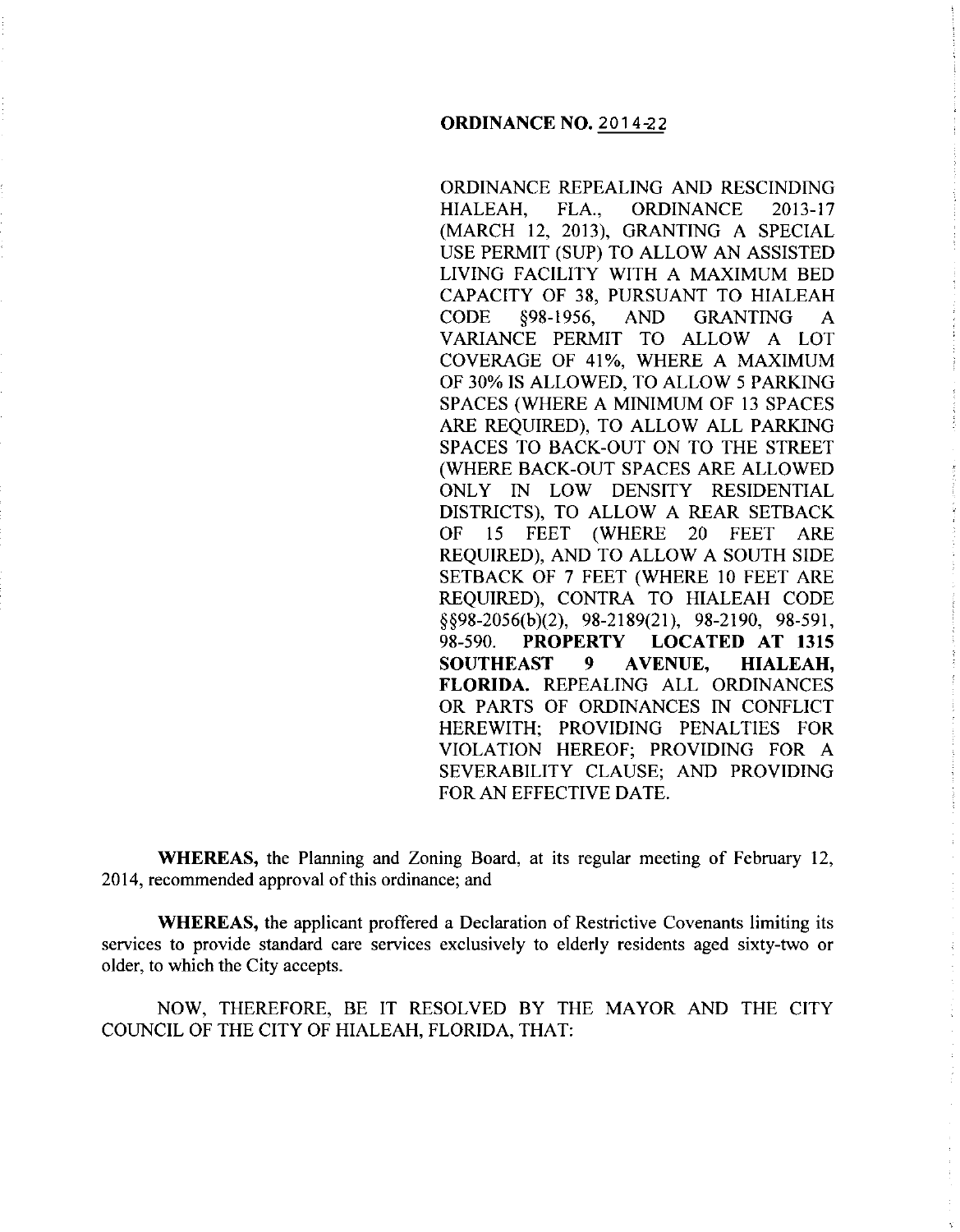**Section 1:**  The below-described property is hereby granted a special use permit (SUP) to allow the operation of an assisted living facility with a maximum bed capacity of 38, pursuant to Hialeah Code §98-1956.

**Section 2:** The below-described property is hereby granted a variance permit to allow a total lot coverage of 41%, where a maximum of 30% is allowed, to allow 5 parking spaces, where 13 parking spaces are required, to allow all parking spaces to back-out on to the street, where backout parking is only allowed in low-density residential district, to allow a rear setback of 15 feet, where 20 feet are required, and to allow a south side setback of 7 feet, where 10 feet are required, contra to Hialeah Code§§ 98-2056(b)(2), 98-2189(21), 98-2190, 98-590, and 98- 591, which provide in pertinent part: "In addition, every residential development except R-1 and R-4, and R-3 when developed as R-4 shall comply with the following open space and lot coverage requirements: (2) A maximum of 30 percent of the net residential land area shall be covered with or occupied by the principal residential structure.", "Off-street parking shall be provided in accordance with the following minimum standards ... "(21) *Residential care, treatment and convalescent home uses.* One parking space for every three patient beds.", "In all zoning districts, the parking area shall be so arranged that there is no backout in to an adjacent private or public street or right-of-way, except for those lots in low density residential districts or developments.", "In the R-3 multiple-family district, there shall be side yards, and the width of each shall not be less than ten feet.", and "In the R-3 multiple-family district, there shall be a 20 foot rear yard setback.", respectively. The property located at 1315 Southeast 9 Avenue, Hialeah, Florida, zoned R-3-2 (Multiple Family District) with a land use classification of Medium Density Residential, and legally described as follows: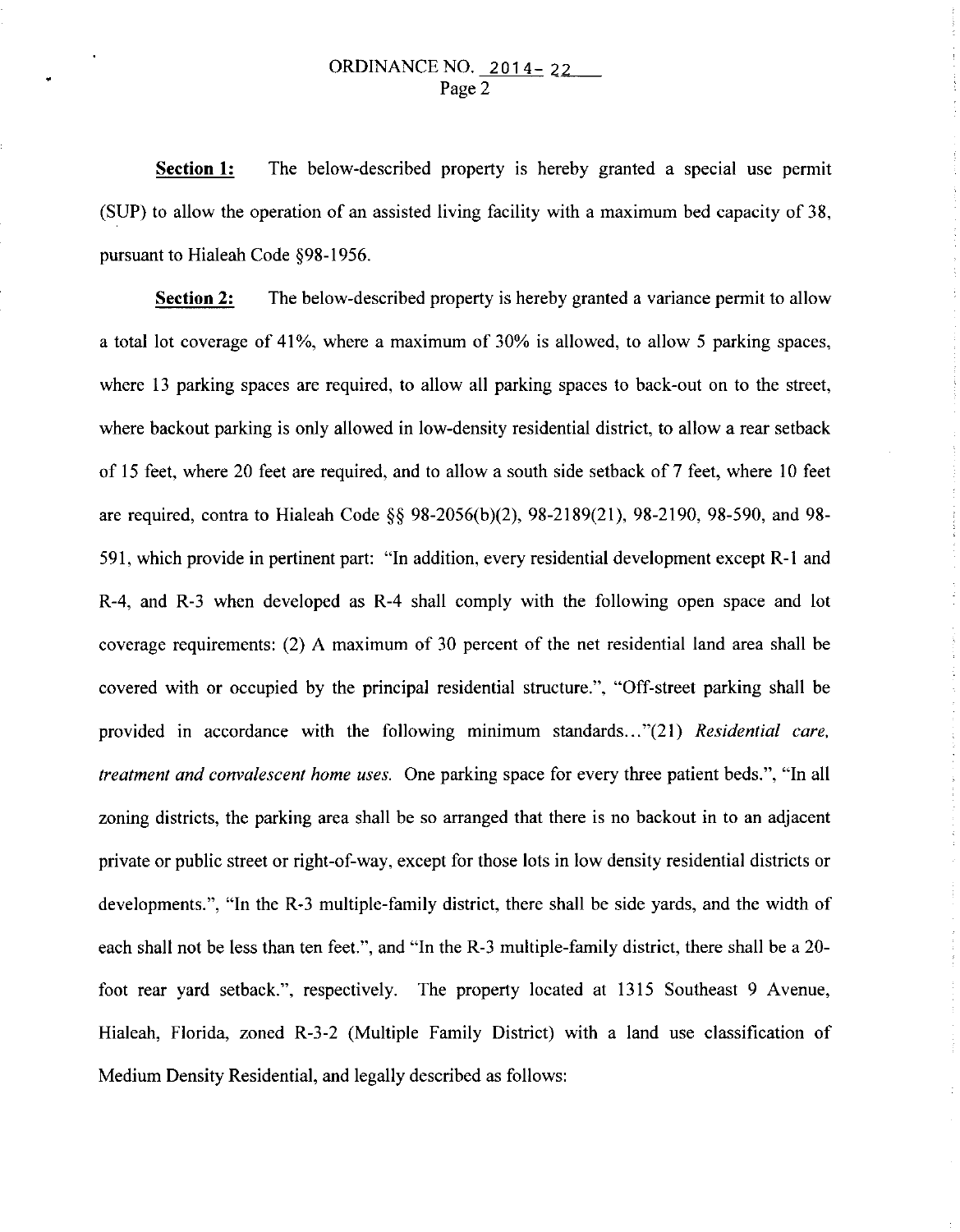### ORDINANCE NO. 2014- 22 Page 3

THE NORTH 1/3 OF LOT II AND ALL OF LOT 12, BLOCK 6 OF WEST BUENA VISTA, ACCORDING TO THE PLAT THEREOF AS RECORDED IN PLAT BOOK 7, AT PAGE 6, OF THE PUBLIC RECORDS OF MIAMI-DADE COUNTY, FLORIDA.

### **Section 3: Repeal of Ordinances in Conflict.**

All ordinances or parts of ordinances in conflict herewith are hereby repealed to the extent of such conflict.

**Section 4: Penalties.** Every person violating any provision of the Code or any ordinance, rule or regulation adopted or issued in pursuance thereof shall be assessed a civil penalty not to exceed \$500.00 within the discretion of the court or administrative tribunal having jurisdiction. Each act of violation and each day upon which any such violation shall occur shall constitute a separate offense. In addition to the penalty prescribed above, the city may pursue other remedies such as abatement of nuisance, injunctive relief, administrative adjudication and revocation of licenses or permits.

# **Section 5: Additional Penalties upon Violation of the Conditions of Use and/or Declaration of Restrictive Covenants.**

Any change of the terms and conditions of the use identified in this ordinance and as provided in the Declaration of Restrictive Covenants, will cause a revocation of the Special Use Permit and of the city occupational license issued in connection herewith and the property shall revert to the zoning classification without the benefit of the special use and associated variances.

## **Section 6: Severability Clause.**

If any phrase, clause, sentence, paragraph or section of this ordinance shall be declared invalid or unconstitutional by the judgment or decree of a court of competent jurisdiction, such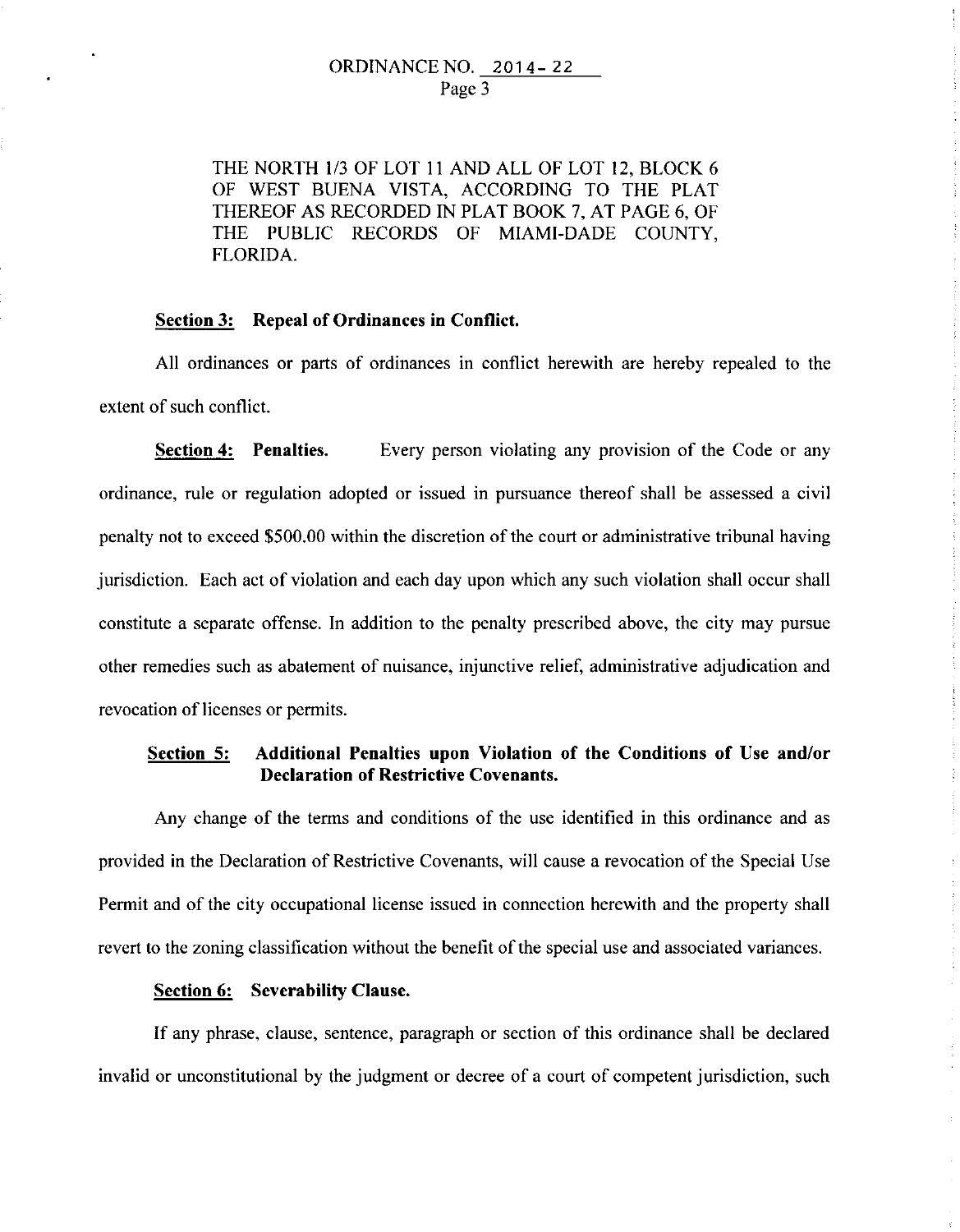invalidity or unconstitutionality shall not affect any of the remaining phrases, clauses, sentences, paragraphs or sections of this ordinance.

#### Section 7: Effective Date.

This ordinance shall become effective when passed by the City Council and signed by the Mayor or at the next regularly scheduled City Council meeting, if the Mayor's signature is withheld or if the City Council overrides the Mayor's veto.

PASSED AND ADOPTED this 25 day of 2014. χch Isis Garci Council Pres Attest: Approved on this 25 day of March 2014. Marbelys Fatjo, Acting City Clerk Mayor Carlos Hernandez Approved as to form and legal sufficiency:

William M. Grodn**íc**k

SALEBALEGISLATION2014-ORDIANCES\1315SE9AVE-REPEAL OBET3-17-SUP-ALFbedcapacity38-lotcoverage-backout-parking-SB-FEB12.doc

Ordinance was adopted by a 5-1-1 vote with Council Members, Caragol, Cue-Fuente, Garcia-Martinez, Hernandez and Lozano voting "Yes", Council Member Casáls-Muñoz voting "no", and Council Vice President Gonzalez absent.

THE FOREGOING ORDINANCE OF THE CITY OF HIALEAH WAS PUBLISHED IN ACCORDANCE WITH THE PROVISIONS OF FLORIDA STATUTE 166.041 PRIOR TO FINAL READING.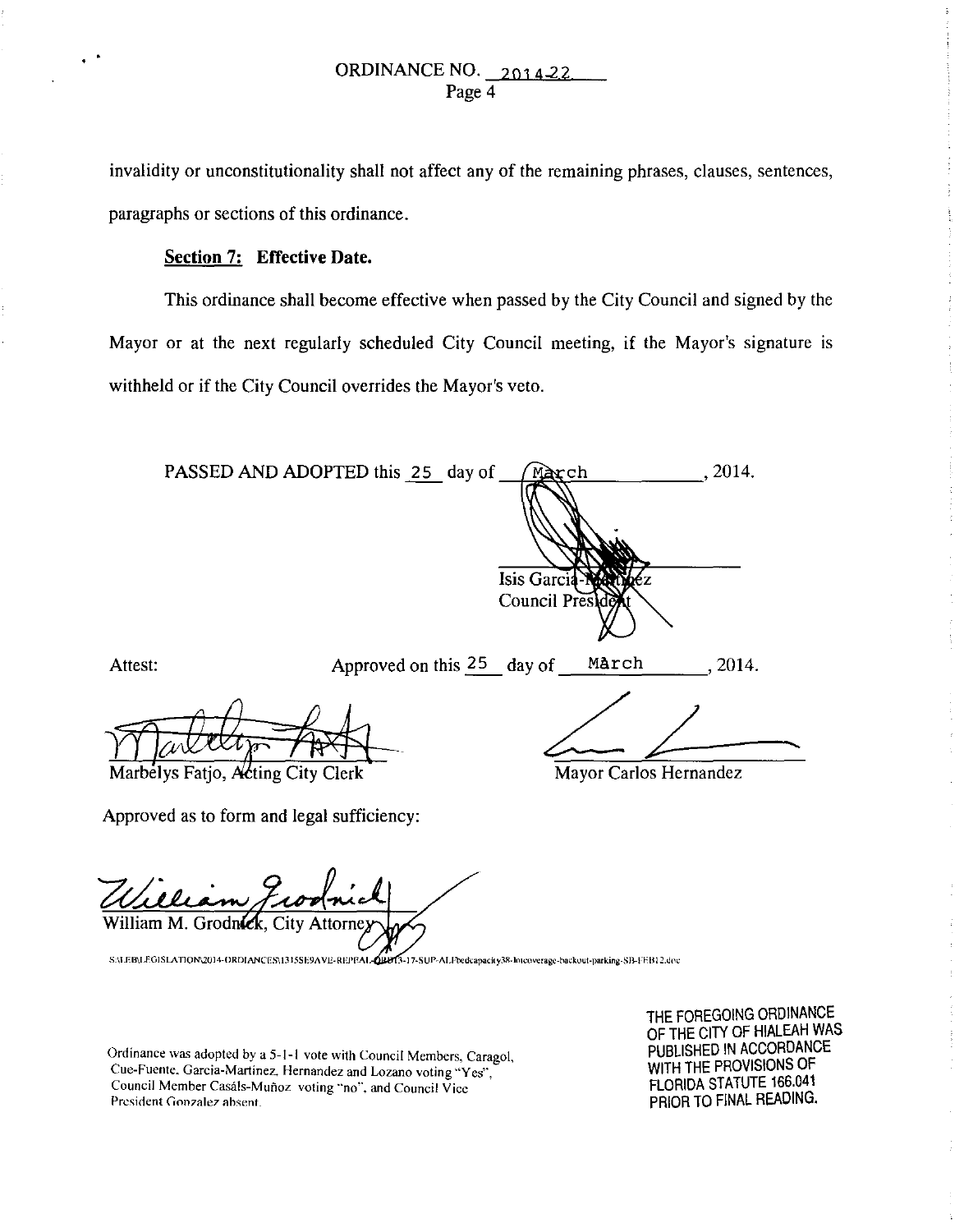

CFN 201+R0299359 OR Bk 29125 Pss 1602 - 1603; <2oos) RECORDED 0~/25/201~ 11:5~:50 HARVEY RUVIH• CLERK OF COURT J MIAMI-DADE COUNTY, FLORIDA

Prepared by and return to: City of Hialeah Planning Division 501 Palm Avenue, Second Floor Hialeah, FL 33010

..

 $\overline{\mathcal{A}}$ 

#### DECLARATION OF RESTRICTIVE COVENANTS

I, YADELKIS CRUZ, as managing member and with full authority to legally bindl315 INVESTMENT GROUP, LLC, a Florida limited liability corporation, being the owner of the land described herein:

> The North 1/3 of Lot 11 and all of Lot 12, in Block 6, of West Buena Vista, according to the Plat thereof, as recorded in Plat Book 7, Page 6, of the Public Records of Miami-Dade County, Florida.

The property's street address is 1315 Southeast 9 Avenue; Hialeah, Florida 33010 The folio numbersare 04-3120-010-0550

make the following Declaration of Restrictive Covenants covering and running with the above property, specifying that this restriction during its lifetime shall be for the benefit of and a limitation upon all present and future owners of the real property described above, in favor of and enforceable by the City of Hialeah, Florida.

In connection therewith, the undersigned covenants, represents and agrees as follows:

- I. The premises, being legally described above, shall be used and licensed to operate an assisted living facility (ALF) exclusively for elderly patients aged sixty-two or older,with the capacity to provide standard care services and limited nursing and mental health servicesonly, pursuant to F.S. Ch 429 as amended, with a total licensed bed capacity not exceeding thirty-eight (38). The undersigned covenants not to obtain a license to provide extended congregate care services or admit residents or patients who require consistent monitoring, supervision and/or twenty-four hour nursing supervision or assistance with personal services or supportive services in a manner that would disqualify them from residency at the premises according to the admissions criteria established for facilities providing standard care. Based on the nature of the services for the elderly, the property owner or business operator will not accept court referrals.
- 2. All State licenses for the operation of an assisted living facility pursuant to F.S. Ch 429, as amended, must be submitted annually for review by the City of Hialeah Zoning Division.
- 3. As a means of enforcement for any violations of these restrictions, the undersigned consents to the revocation of the business tax receipt and special use permit. Thereafter, the premises shall only be developed pursuant to the applicable regulations of the underlying zoning classification, without the benefit of the special use permit and associated variances.
- 4. This covenant is intended and shall constitute a restrictive covenant concerning the use, enjoyment, and title to the above-described property and shall constitute a covenant running with the land and may be recorded in the Public Records of Miami-Dade County, Florida. This covenant shall remain in full force and effect and shall be binding upon the undersigned, its (their) heirs, successors and assigns until such time as the same is modified, amended or released and may only be modified, amended or released by a written instrument executed by the then owner having fee simple title to the property affected or to be affected by such modification, amendment, or release; provided, however, the same is also approved by the City Council and the Mayor of the City of Hialeah, or its successors, by resolution, upon advertised notice, or by ordinance if the covenant is adopted by ordinance or as otherwise provided in Hialeah Charter.